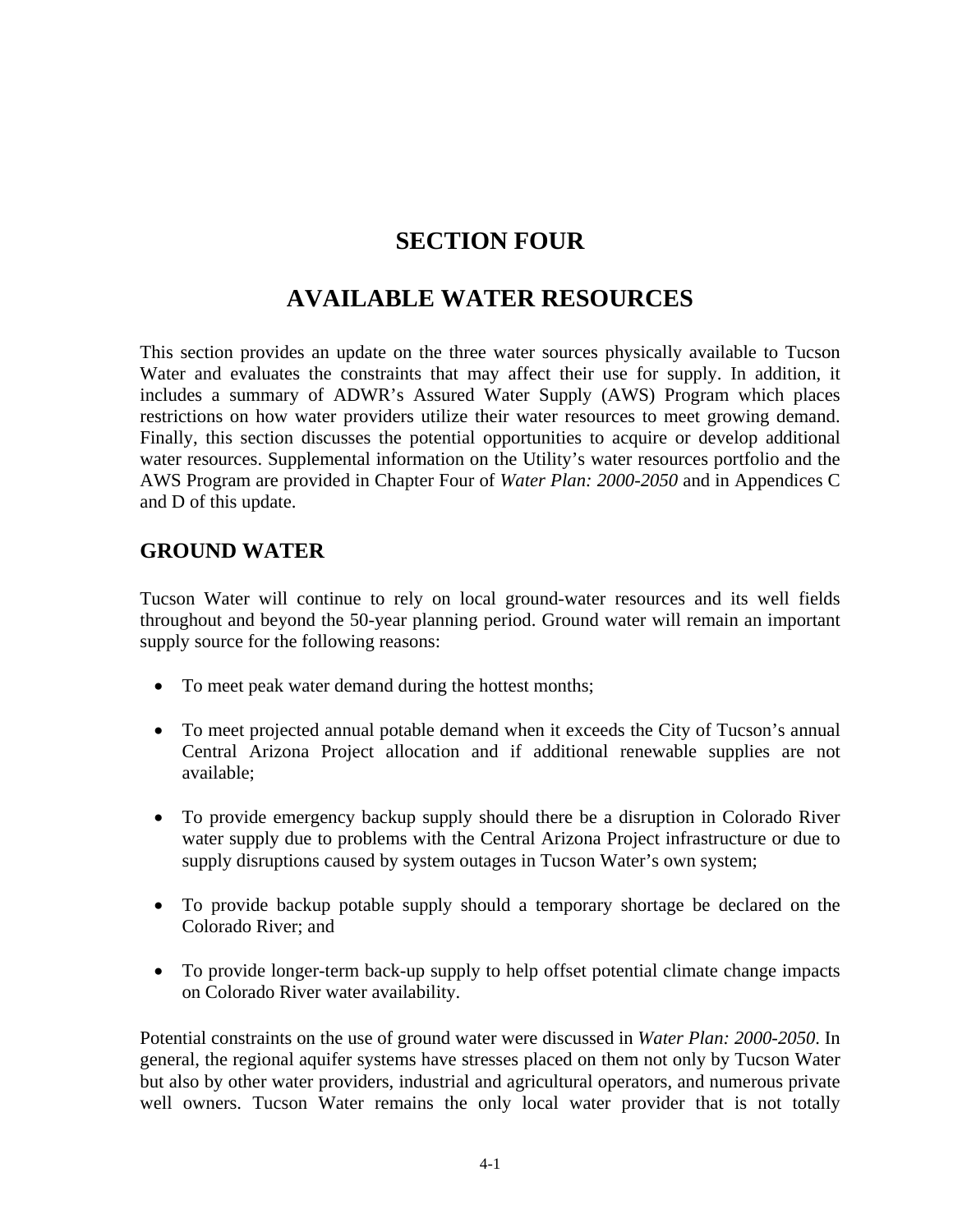dependent on "wet" ground water as its sole source for potable supply. Management decisions that will be made by Tucson Water to balance its use of this resource will take into account the current and projected actions of other ground-water users in the Long-Range Planning Area. One recent positive development is the passage of legislation that places constraints on the ability of private interests to drill "exempt" wells within the service area of a water provider that holds an AWS designation. This was an important step toward managing the proliferation of new "unregulated" demands on the local aquifers.

Over-pumping of these aquifers over many decades has resulted in significant water-level declines, measureable land surface subsidence, and loss of riparian habitat. In order for ground water to remain a viable resource for future use, Tucson Water has continued its efforts to reduce its ground-water use to approximate a hydrologically sustainable pumping rate. For the Utility's efforts to be beneficial in the longer-term, other local ground-water users will also need to work cooperatively to ensure that the local regional aquifers will be able to provide sustainable supply to meet the water needs of the greater community.

The Utility has a finite volume of ground-water credits that it can pump over time under the AWS Program; this is referred to as "allowable" ground water. The Utility also has access to a small volume of annually accruing ground-water credits from "incidental" recharge (defined as aquifer recharge which occurs after the Utility accesses its water sources for supply) constituting four percent of Tucson Water's annual total demand. In addition, Tucson Water has the ability to utilize up to 12,500 acre-feet of ground water per year that would be replenished through its contract with the Central Arizona Groundwater Replenishment District (CAGRD). However, the bulk of Tucson Water's ground-water pumping will debit against its allowable ground water account. Once these paper-water credits are exhausted, all ground water that is pumped in excess of incidental recharge must be replenished with a renewable water supply. Even if Tucson Water reduces its annual pumping and utilizes ground water at the hydrologically sustainable rate, the Utility will eventually deplete its allowable ground-water credit account. At some point in time, the credits remaining in this account will not be sufficient to renew the City of Tucson's AWS designation. Despite these concerns, these credits will continue to be valuable because they provide planning flexibility and the legal means to transition to fully renewable water supplies.

Tucson Water's use of its CAGRD contract adds legal authority to pump ground water. Under current state law, the replenishment (i.e. recharge) activities of the CAGRD are not required to occur in the same area as the ground-water pumping it seeks to offset. Thus CAGRD replenishment does not necessarily address local ground water declines. Tucson Water will perform CAGRD replenishment at its recharge and recovery facilities in order to maintain aquifer water levels within its projected service area and assist in achieving long term sustainability.

#### **Potential Additional Sources of Ground Water**

Substantial quantities of ground water might be available from less developed basins in western Arizona such as the Harquahala basin, McMullen Valley, and Butler Valley. Transfers of ground water from less populated areas of Arizona could yield additional water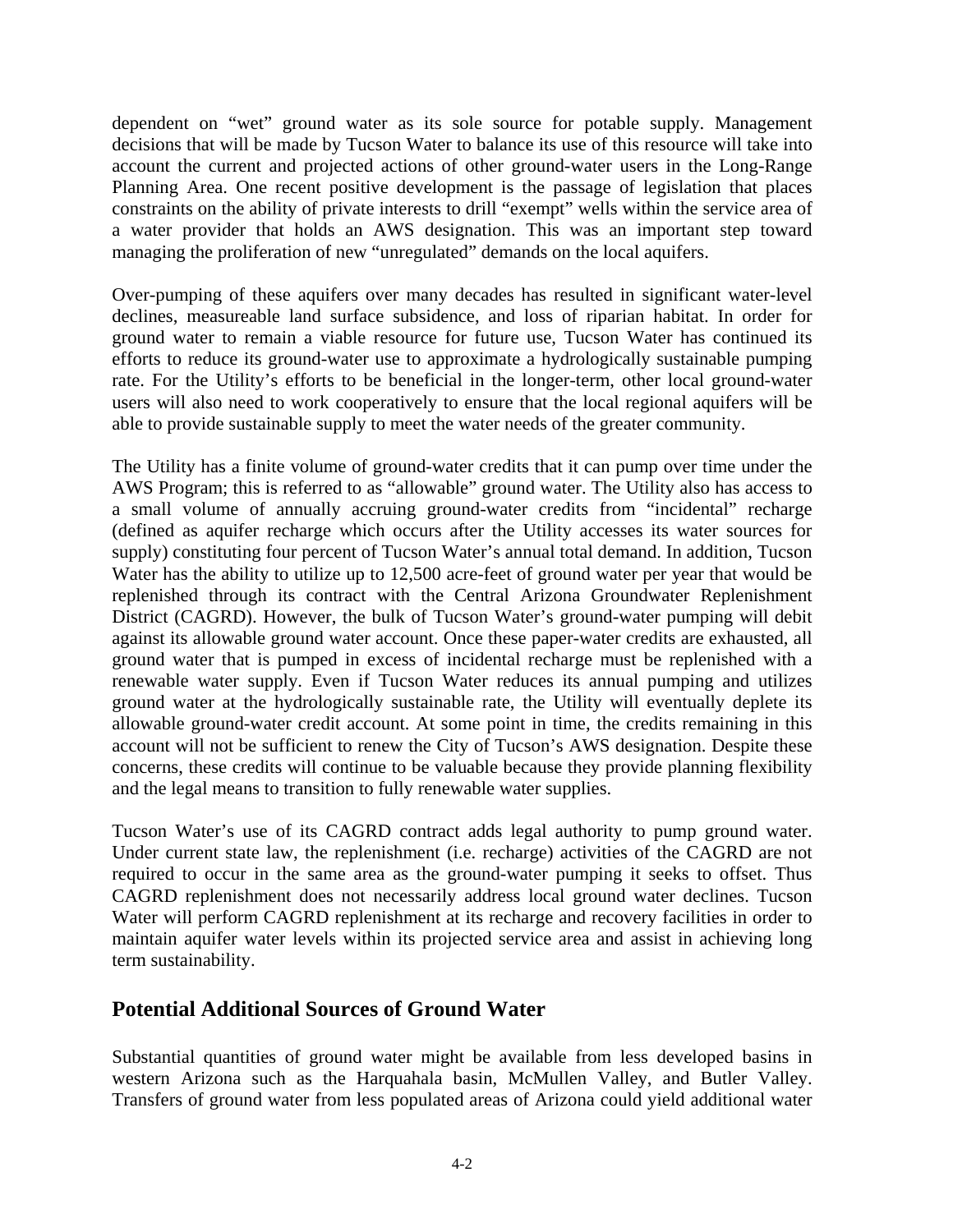supply in the future. These supplies could potentially be delivered to the Tucson area by utilizing existing excess capacity in the Central Arizona Project.

# **EFFLUENT**

Municipal wastewater effluent is a renewable water supply that steadily grows along with the population. This recycled water supply is delivered through Tucson Water's reclaimed water system and provides a sustainable alternative to mining ground water to satisfy irrigation demand. In addition, this water source will continue to be recharged thereby augmenting local aquifers.

In 2006, 69,067 acre-feet of effluent were produced from the metropolitan wastewater treatment plants in the Tucson area. As shown on Table 4-1, the City of Tucson had entitlement to a total of 31,536 acre-feet (46 percent) of this effluent. Of this total, 11,983 acre-feet were reused as reclaimed water within the Tucson Water service area while the remainder (19,553 acre-feet) was discharged to the Santa Cruz River. In contrast, all of the effluent annually entitled to the Secretary of the Interior (28,200 acre-feet) was discharged to the river and constitutes the majority of the perennial effluent flow observed in the Santa Cruz River.

| <b>Entity</b>                                           | <b>AF/Year</b> |
|---------------------------------------------------------|----------------|
| <b>Tucson</b>                                           | 31,536         |
| Secretary of the Interior                               | 28,200         |
| <b>Pima County</b>                                      | 4,087          |
| <b>Metropolitan Domestic Water Improvement District</b> | 2,890          |
| <b>Oro Valley</b>                                       | 2,354          |
| <b>TOTAL (rounded)</b>                                  | 69,067         |

**Table 4-1:** Local Effluent Entitlements in 2006.

Updated projections of wastewater generation through 2030 were developed in consultation with the Pima County Regional Wastewater Reclamation Department. These projections indicate that annual effluent availability within the Long-Range Planning Area could approach 118,900 acre-feet by 2030. Looking beyond, *Water Plan: 2000-2050* indicated wastewater availability could approach 128,000 acre-feet by 2050. The updated wastewater volumes were based on population growth projections and assumptions regarding per capita potable water usage, sewer return flow rates, and septic tank usage and are summarized in Appendix C. Of these totals, it is projected that the City of Tucson would have annual entitlement to approximately 61,000 acre-feet by 2030 and about 66,000 acre-feet by 2050.

The City's reclaimed water system provides water of a quality appropriate for turf and ornamental landscaping, firefighting, toilet flushing, orchards, and the irrigation of some edible food crops. Tucson Water will continue to develop projects that will provide sufficient capacity to meet reclaimed water demand as the community continues to grow. A key longterm planning assumption is that the reclaimed water system will supply at least nine percent of Tucson Water's projected total demand through 2050. Accordingly, reclaimed water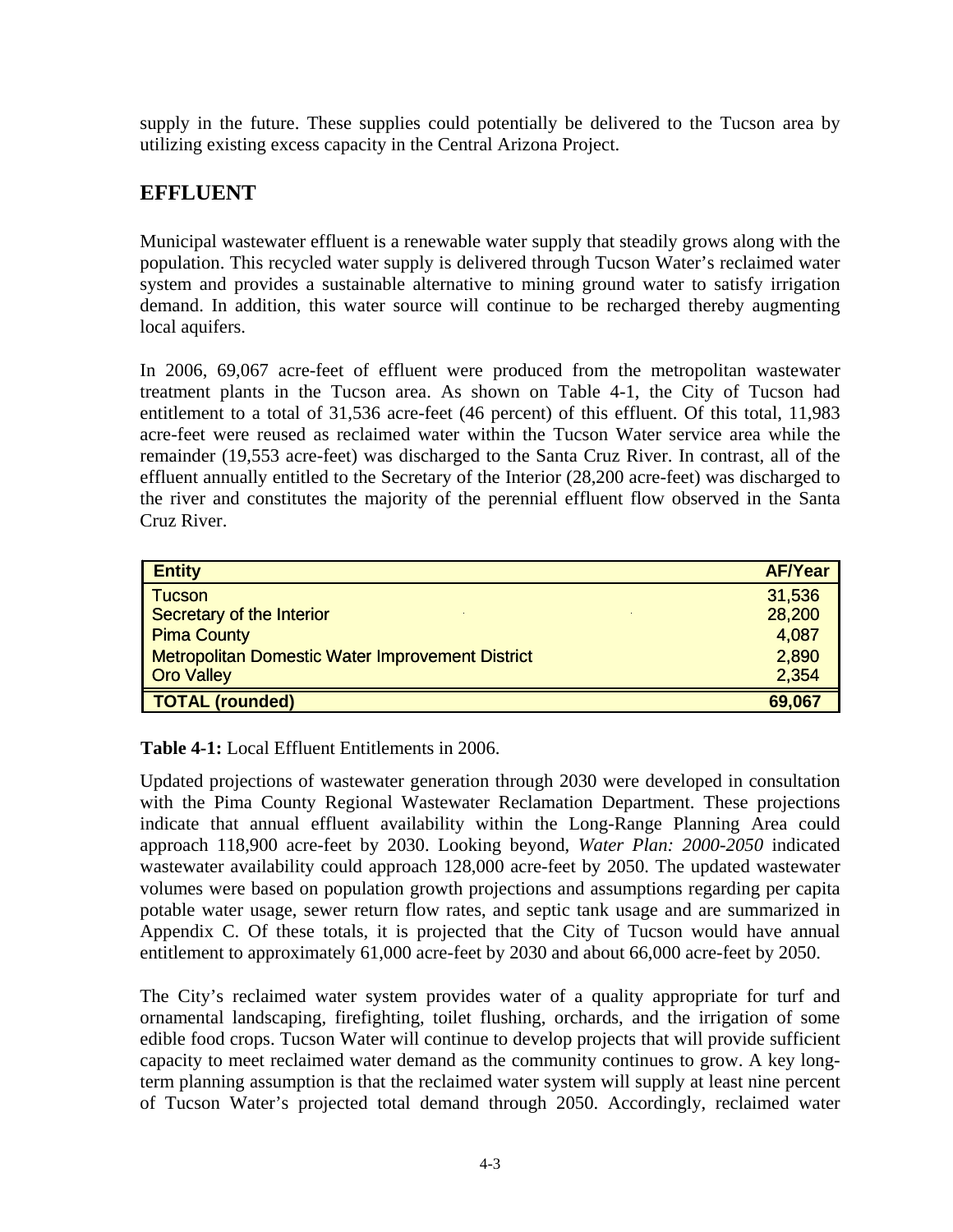demand in the Tucson Water service area is projected to increase from 11,983 acre-feet per year in 2006 to approximately 24,000 acre-feet per year in 2050. In addition to serving customers in the Tucson Water service area, the reclaimed water system provides a regional service by treating and wheeling effluent supplies owned by other regional entities. In 2006, 2,186 acre-feet of reclaimed water were wheeled to Pima County facilities and to the Town of Oro Valley for distribution and use.

As the population increases and all other available potable water supplies become fully utilized, the need for reusing effluent as a critical supply source will also grow. Treated effluent will most likely be banked in local aquifers through a sequenced program of enhanced treatment and aquifer recharge. Tucson Water considers effluent to be a vital renewable water resource that will ensure supply sustainability and drought resistance in the long term.

### **Potential Changes to Effluent Availability**

Tucson Water has entitlement to a large volume of municipal effluent and the Utility may be able to increase its usable share in the future. This could include agreements to lease or purchase the Secretary of the Interior's effluent entitlement as well as those of others. This would result in greater utilization of the only locally generated renewable supply that grows with the community.

The effluent that Tucson Water further treats for use in the Reclaimed Water System comes from the local wastewater treatment works owned and operated by Pima County. This arrangement is unique to this region; elsewhere in the State, municipalities provide both potable water delivery and municipal wastewater treatment.

Pima County is presently engaged in its Regional Optimization Master Plan (ROMP) which will define the effluent quality and quantities that will be produced at the Roger Road Wastewater Treatment Plant and the Ina Road Water Pollution Control Facility. The outcome of the ROMP is critical to the future direction of the City's Reclaimed Water System since at the present time, most of the reclaimed supply is derived from the County's Roger Road Plant. Changes in where the effluent is produced as well as its resultant water quality may impact Tucson Water's ability to produce additional reclaimed water to meet increasing nonpotable water demand. For a more detailed discussion of effluent ownership in the Tucson region and the near-term future of the Reclaimed Water System, refer to the *Reclaimed Water System – Status Report 2007* (City of Tucson Water Department, 2007a).

# **COLORADO RIVER WATER**

The Colorado River is a major source of water supply, power generation, recreation, and environmental habitat in the western United States. It is a major part of Arizona's water supply portfolio providing more than one-third of all water used in the State (Central Arizona Project, 2007a). More than half of Arizona's annual water supply is delivered to central Arizona via the Central Arizona Project. The Colorado River is the largest renewable supply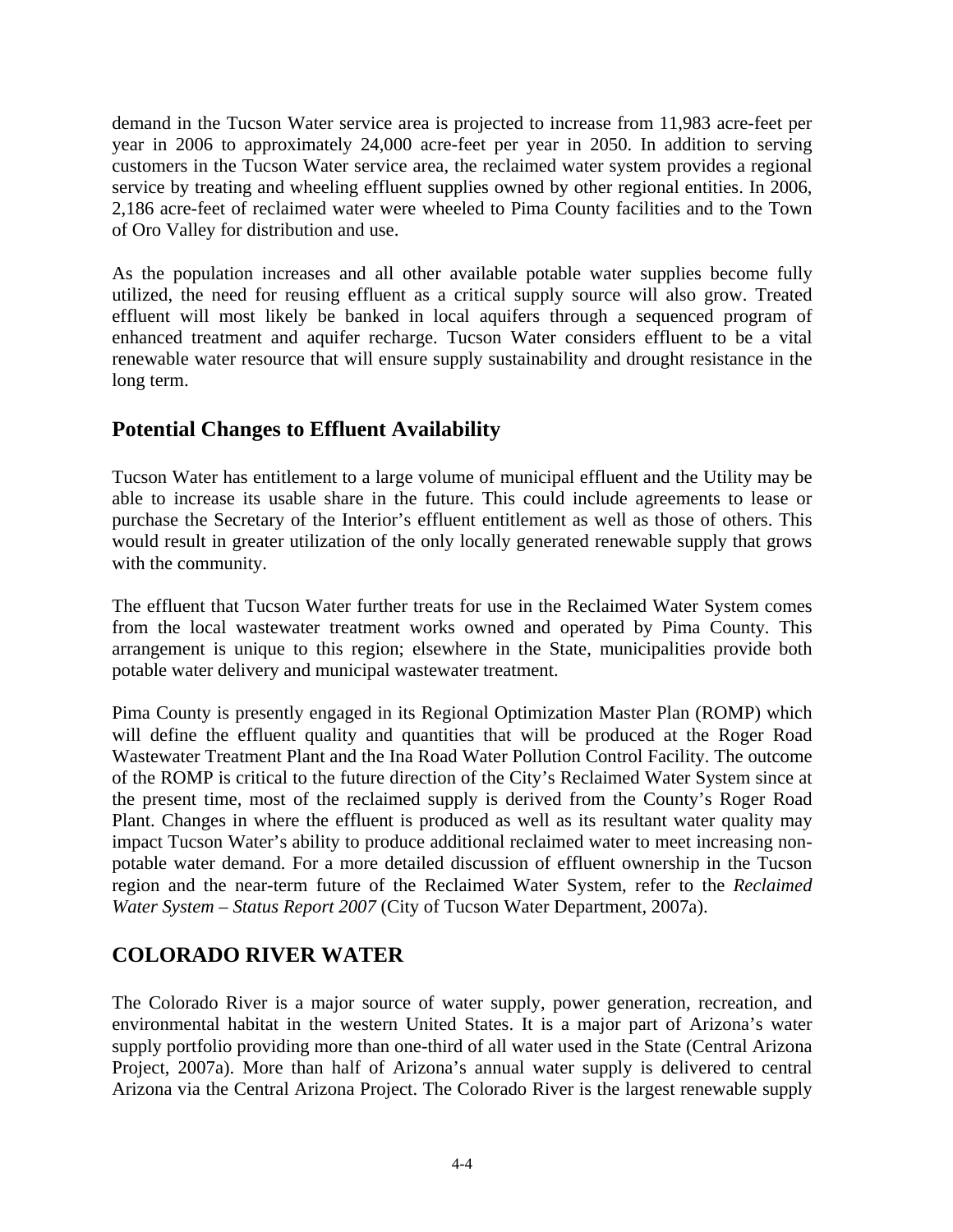source available to Tucson Water. This section provides an update on the status of Tucson Water's allocation of Colorado River water, information related to future shortage issues associated with drought, and the potential implications of climate change.

Colorado River water is delivered to the greater Tucson area via the Central Arizona Project which conveys water from Lake Havasu to its terminus located southwest of Tucson. The City of Tucson has rights to the largest municipal allocation of Central Arizona Project water in the State—currently 135,966 acre-feet per year. For planning purposes, however, the City's allocation is expected to reach a total of 144,191 acre-feet per year in the near future. This anticipated increase in the City's allocation is due to the recently finalized Arizona Water Settlements Act (an addition of 8,206 acre-feet per year) and a pending allocation transfer from the Flowing Wells Irrigation District (19 acre-feet per year).

# **Clearwater Program and the Blend**

Tucson Water's efforts to fully utilize its Central Arizona Project allocation are managed under its Clearwater Program. Through the process of recharge and subsequent pumping (recovery), Colorado River water mixes with native ground water to produce a blended water supply. The Central Avra Valley Storage and Recovery Project (CAVSARP), the Hayden-Udall Treatment Plant, and the 60-million gallon Clearwell Reservoir in the Tucson Mountains currently constitute the core infrastructure of the Clearwater Program. CAVSARP is permitted to annually recharge up to 80,000 acre-feet of Colorado River water. Recovery components are currently being upgraded to increase the facility's recovery capacity to about 70,000 acre-feet per year. The core facilities are currently sized to utilize about 50 percent of the City of Tucson's annual Central Arizona Project allocation and make it available for potable supply in Tucson Water's service area.



**Figure 4-1**: Aerial View of CAVSARP Taken January 2008.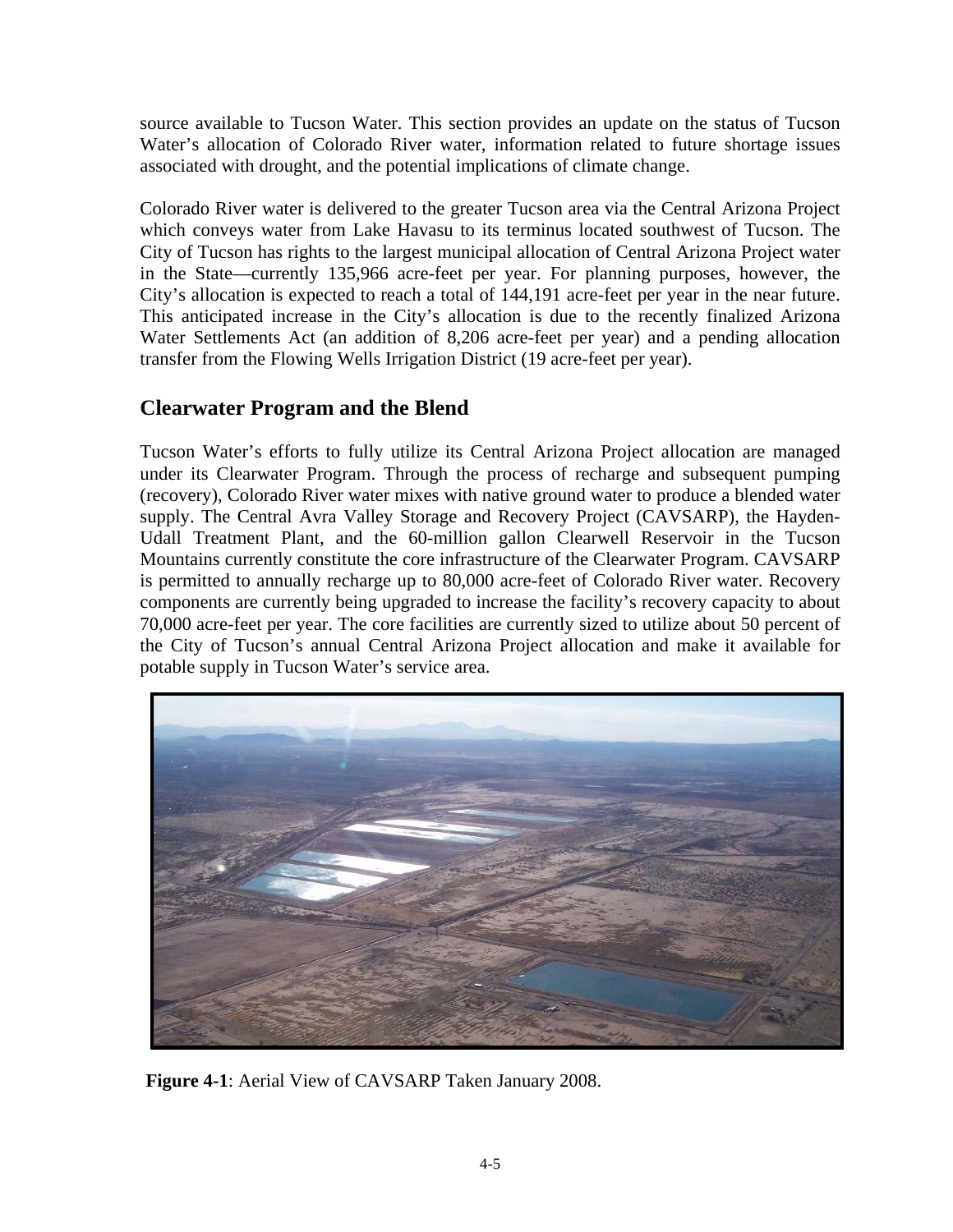Phase II of the Clearwater Program, the Southern Avra Valley Storage and Recovery Project (SAVSARP), is currently under construction. Deliveries of Colorado River water for recharge at SAVSARP will begin in spring 2008 to the first three recharge basins. When construction of the balance of the facility is completed by the end of 2008, SAVSARP is expected to have about 60,000 acre-feet of annual recharge capacity. Recovery will initially be conducted through an existing well field that will be expanded over time. Upon completion of additional wells, pipelines, a reservoir/booster station, and a large-diameter recovered water transmission main, the annual recovery capacity at SAVSARP will be approximately 60,000 acre-feet.

Since issuance of *Water Plan: 2000-2050*, Tucson Water has evaluated how the Pima Mine Road Recharge Project might be more fully utilized. The Utility owns a 50 percent share of the facility which is located near the Central Arizona Project terminus at I-19. Tucson Water's Santa Cruz Well Field is located adjacent to the Pima Mine Road Recharge Project, and water levels in the vicinity of the well field benefit from its recharge activities. Tucson Water plans to continue recharging a portion of its Central Arizona Project allocation at Pima Mine Road and to recover all or part through the Santa Cruz Well Field. This well field will be expanded with additional wells and pipelines in the future.

Between CAVSARP, SAVSARP, and the Pima Mine Road Recharge Project/Santa Cruz Well Field, Tucson Water will have sufficient capacity to recharge and recover its entire Central Arizona Project allocation. The Utility currently plans to begin purchasing its full allocation in July 2008. The collective recovery capacities of these facilities will expand over time as infrastructure projects are completed and as potable water demand increases. By 2012, the vast majority of Tucson Water's service area will be served a renewable water supply through Clearwater Program facilities.

Many additional potential Clearwater Program elements are described in *Water Plan: 2000- 2050*. Newer initiatives under consideration include additional expansions of the recharge and recovery capabilities of CAVSARP. An application to expand its recharge capacity to 100,000 acre-feet per year was filed with the State in January 2008; the Utility may receive its permit before the end of the year. In the longer term, the CAVSARP and SAVSARP facilities could potentially be expanded beyond 100,000 and 60,000 acre-feet per year as additional renewable water supplies are brought into service.

#### **Shortage on the Colorado River**

The primary uncertainty related to Tucson's use of Colorado River water is the future impacts of potential shortage conditions. There are several factors that could individually or in combination result in a declaration of shortage on the Colorado River. In preparation, Tucson Water has developed supply-and-demand response contingencies to augment the institutional protections already in place to help offset the impacts of eventual shortages.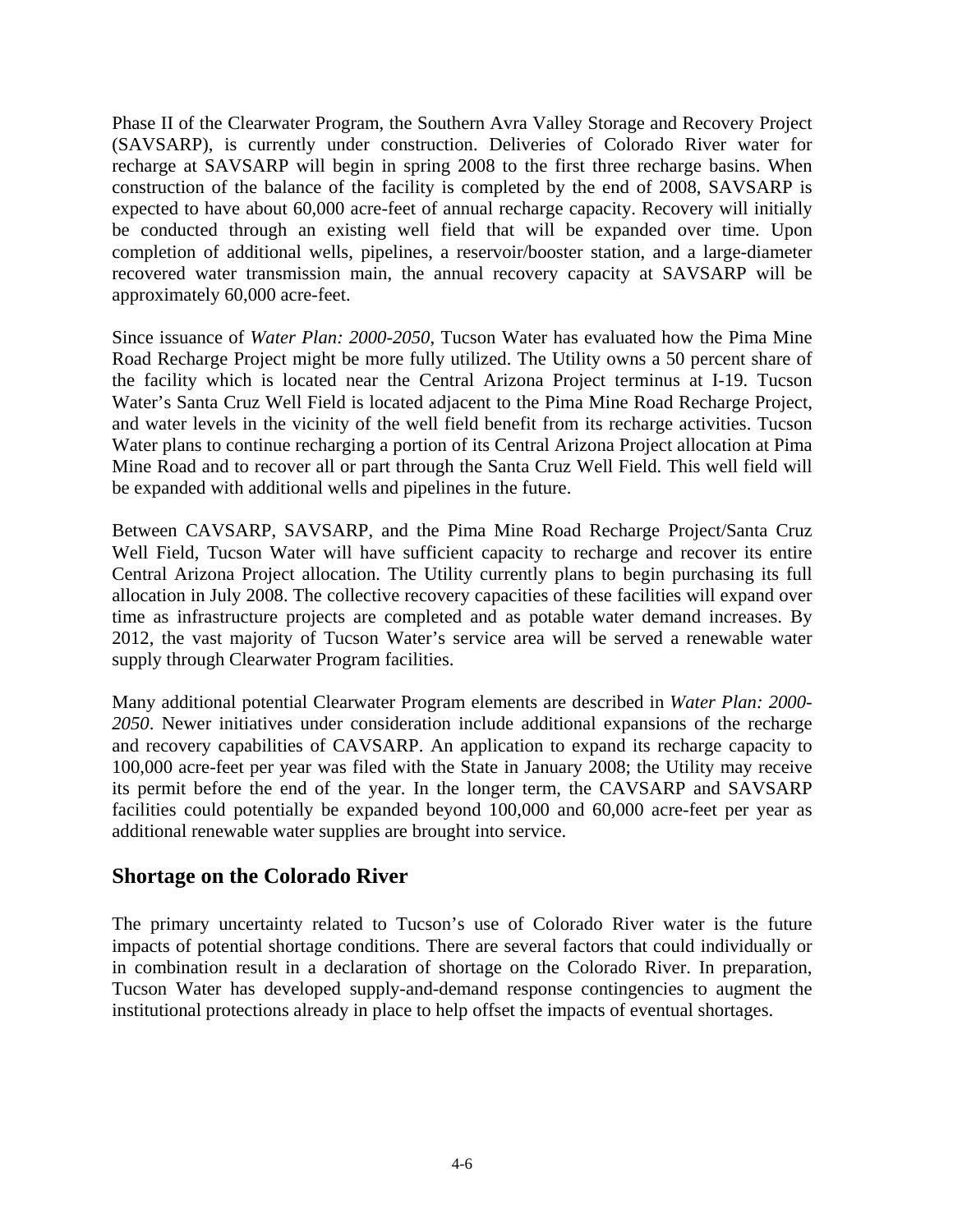#### Factors Contributing to Shortage

Three critical factors that could drive a future declaration of shortage on the Colorado River are as follows:

- Annual allocations to Colorado River water exceed the actual long-term average yield of the Colorado River;
- Effects of extended drought conditions on water availability; and
- Potential ramifications of long-term climate change.

It is widely recognized that the annual average yield of the Colorado River was overestimated in the 1920s. When compared to information collected and analyzed in subsequent years, it is clear that the annual average yield is significantly lower. As a result, the magnitude of flows in the Colorado River will not always be sufficient to fulfill all of the annual Central Arizona Project allocations.

Water users in the Colorado River basin have also experienced droughts which are intermittent periods of below normal water availability; these periods can sometimes last decades. Because of the current severity of drought conditions within the Colorado River Watershed, the first shortage declaration on the Colorado River may be just years away.

The probability of shortage in the longer term may increase based on current climate change projections for the Southwest. These projections, largely based on climate modeling simulations, generally agree that a gradual long-term warming trend is likely. These projections also suggest that there will be a decrease in annual precipitation in the Southwest (Christensen et al., 2007; Lenart et al., 2007; and Overpeck; 2007). The effects of climate change could be significant with regard to the long-term yield of the Colorado River.

Regardless of the factors that result in an eventual shortage declaration on the Colorado River, the potential effects on Tucson Water and the Utility's planned responses are similar. The Utility continues to prepare for periods of time when access to Colorado River water will be reduced. In order to prepare for eventual shortages, Tucson Water has taken several proactive steps with regards to both supply and demand.

#### Preparations for Shortage

The Utility has participated in state-wide planning efforts to protect Arizona's renewable water resources, cooperated with the Arizona Water Banking Authority (AWBA) to store excess Central Arizona Project water in the near-term for eventual recovery during times of shortage, and developed infrastructure that will remain viable when the supply of Colorado River water is reduced. In addition, the Utility will seek to acquire and develop additional, higher-priority sources of renewable water supply such as main-stem (non-Central Arizona Project) Colorado River water as well as locally-generated effluent; these potential supplies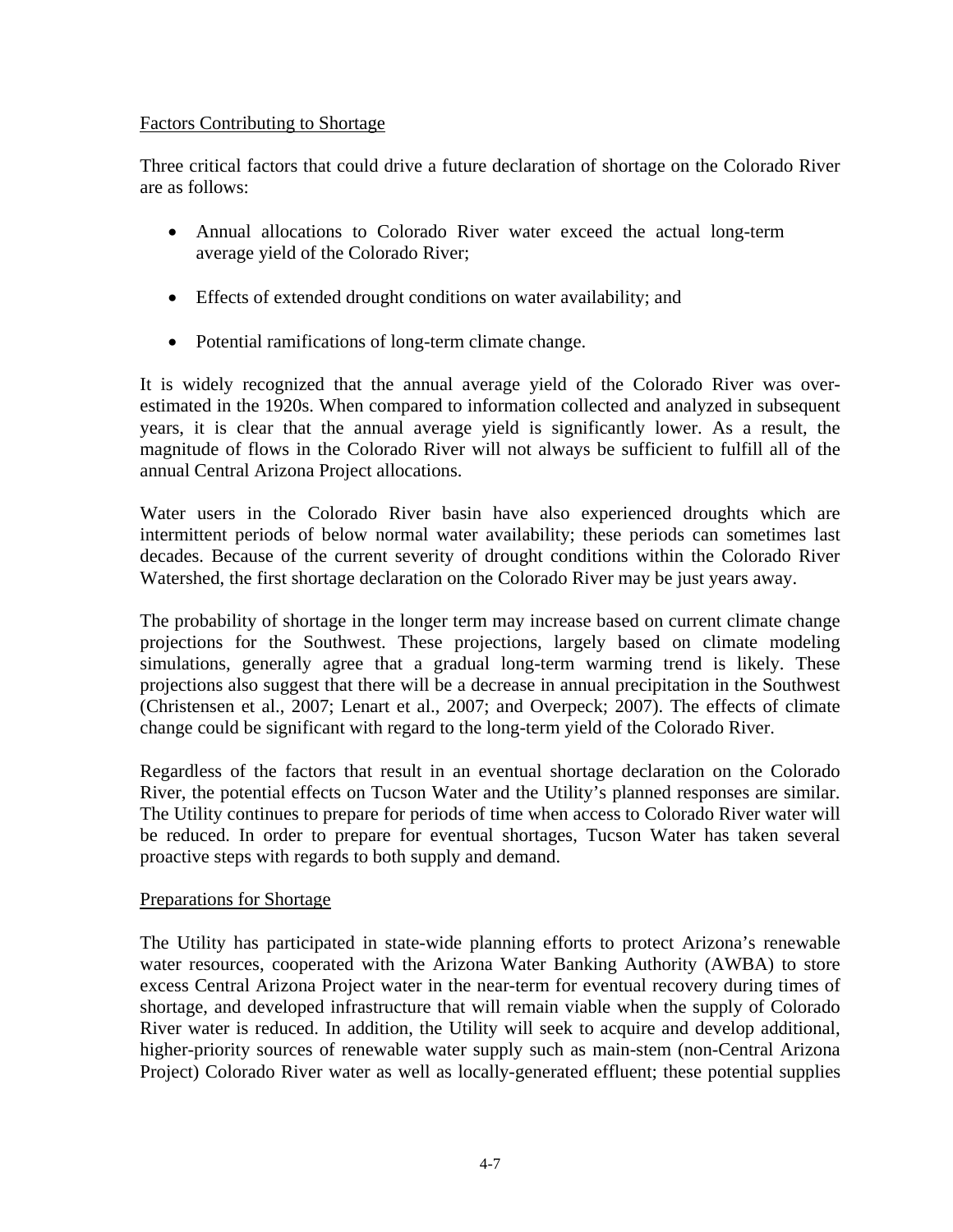are particularly attractive since they will not be curtailed except during the most extreme shortages and therefore offer greater resource and supply reliability.

An important institutional buffer is the high priority of the City's annual allotment within the Central Arizona Project's hierarchical allocation structure. The City of Tucson's allocation is for municipal and industrial (M&I) use which would only be impacted after shortages have become severe. To ensure full benefit its M&I allocation, Tucson Water must fully utilize its entire annual allotment no later than the year before a shortage is declared. According to the Central Arizona Project (2007b), the current worst-case estimate of when a shortage on the Colorado River might be declared is 2011. To prepare for this possibility, the City plans to fully utilize its entire allocation beginning in 2009.

When a shortage affects M&I usage of Central Arizona Project water, providers in the Central Arizona Project's three-county service area will have access to water that has been banked in long-term storage facilities through the AWBA. Plans to recover this banked water have not yet been finalized but the Central Arizona Project is in the process of developing conceptual plans to recover the stored water (Central Arizona Water Conservation District, 2007). Tucson Water has already provided the AWBA storage capacity at its recharge facilities. The water stored in these facilities can readily be recovered during times of shortage and brought into service; however, this represents only a small part of the AWBA water that would be required in a multi-year shortage.

Tucson Water's reliance on recharge and recovery as the means to bring its Colorado River water into use will also mitigate shortage impacts. A benefit of recharge over the use of a conventional water treatment plant is that recovery wells associated with a recharge facility can continue to operate for a period of time even when the availability of the source water is reduced. In contrast, a surface water treatment plant can only produce water as long as the source water is available.

An additional contingency is the Utility's diversified water-supply portfolio. As Tucson Water further expands and diversifies its portfolio, impacts to any particular water supply can be offset by relying on other available supply sources including the City's effluent resource. Access to locally-generated effluent is not subject to curtailment due to drought, Central Arizona Project infrastructure outages, or climate change. If this resource were used to augment the regional aquifers within the Utility's service area, it would provide the community with greater supply reliability during times of shortage.

The demand-management recommendations of Tucson Water's Community Conservation Task Force could generate long-term water savings. These savings could reduce the overall strain on the Utility's available water supplies and as such can become a significant part of Tucson Water's management strategy to prepare for shortages on the Colorado River. The Utility also developed a comprehensive Drought Preparedness and Response Plan to control demand in such times of need. These and other demand-management initiatives are more fully discussed in Section Three.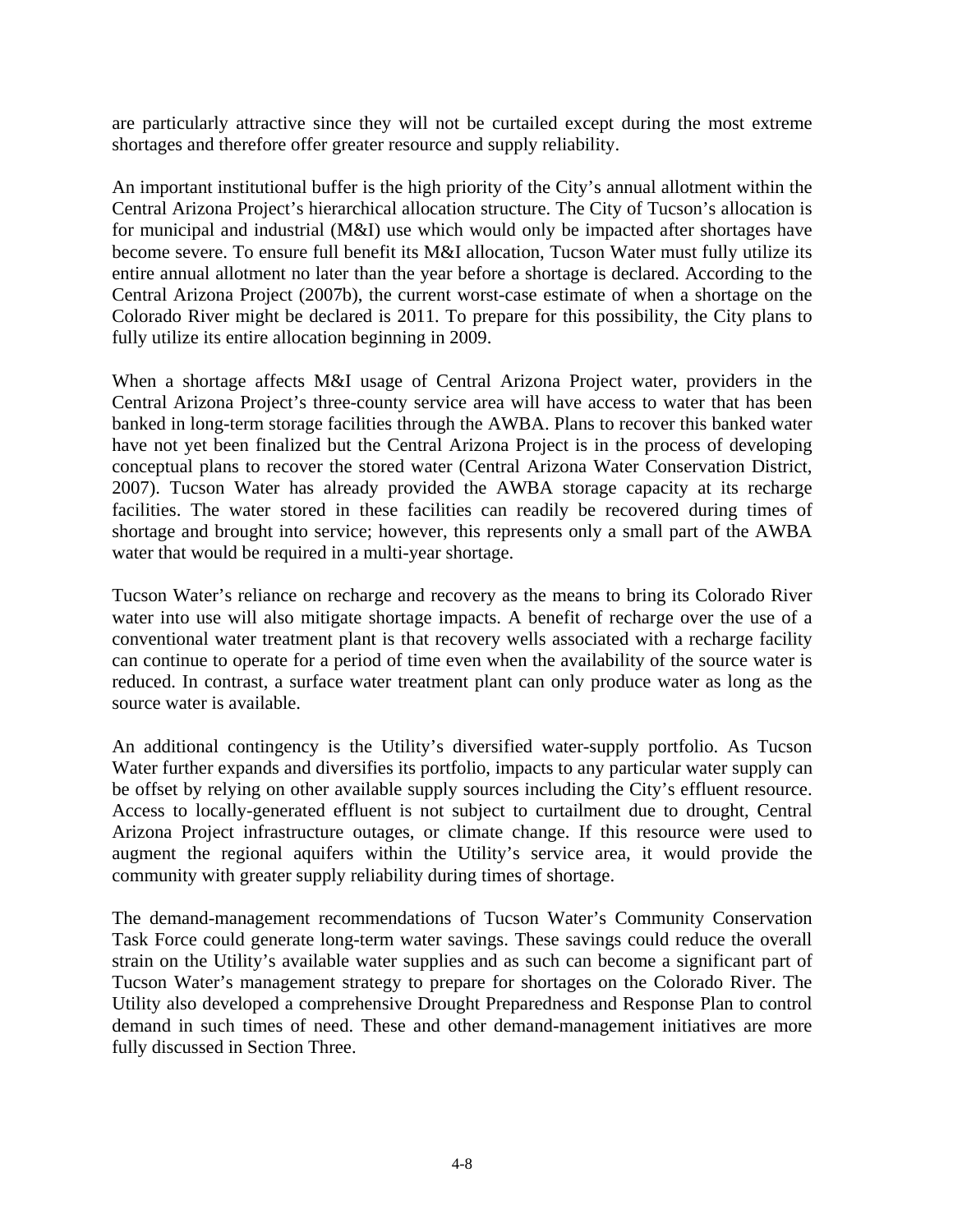As the ultimate backstop, Tucson Water also possesses extensive ground-water production facilities which tap into the large regional aquifers in both the Tucson basin and Avra Valley. While the Utility is increasingly shifting its reliance to renewable water resources, the local regional aquifers have a very large volume of ground water in storage. Under the AWS rules, there is provision to allow ground-water pumping without debiting the Utility's credit accounts during shortages. This non-renewable supply source can be used for an extended period of time to satisfy customer demand.

### **Acquiring Additional Sources of Colorado River Water**

The City of Tucson will continue efforts to increase its Central Arizona Project allocation and to access additional Colorado River water. This may be accomplished through reallocation, lease, and/or transfer and these options are discussed in detail in Chapter Four of *Water Plan: 2000-2050*.

Another potential mechanism to acquire additional Colorado River water is to participate in an "exchange" program by providing an alternate water supply. An option under state-wide consideration is to invest in a seawater desalination facility in partnership with a coastal community in the United States or Mexico that has higher-priority rights to Colorado River water. Under such a potential agreement, Tucson could, in partnership with others, provide funding to the coastal community to desalinate seawater for use in that location in exchange for more Colorado River water to import to the Tucson area via the Central Arizona Project. If this type of arrangement were to occur, it would likely be many decades out. Tucson Water plans to participate in these discussions in order to take advantage of this potential opportunity if and when it occurs.

# **ASSURED WATER SUPPLY PROGRAM**

Under the current AWS Designation issued in 2007, the City of Tucson's 100-year supply of water that meets all of the AWS criteria is 185,688 acre-feet per year. However, Tucson's AWS designation is currently capped at 183,956 acre-feet which was the projected demand volume for 2015 at the time of the AWS application. The City's current water supply portfolio is based on its physically available ground water, Colorado River water and effluent supplies. The controlling factor in determining this total volume is the "Consistency with Management Goal" criteria (i.e. Safe Yield).

The current AWS designation contains a sufficient volume of approved water resources to meet projected growth through 2016. To maintain the designation without interruption, the Utility will need to re-apply to extend the designation order at least two years before this demand volume is reached. Based on current projections of the Utility's available water supplies, water credit balances, and future demands, Tucson Water expects to extend its AWS designation from 2016 to about 2025. There will be subsequent extensions to the AWS designation.